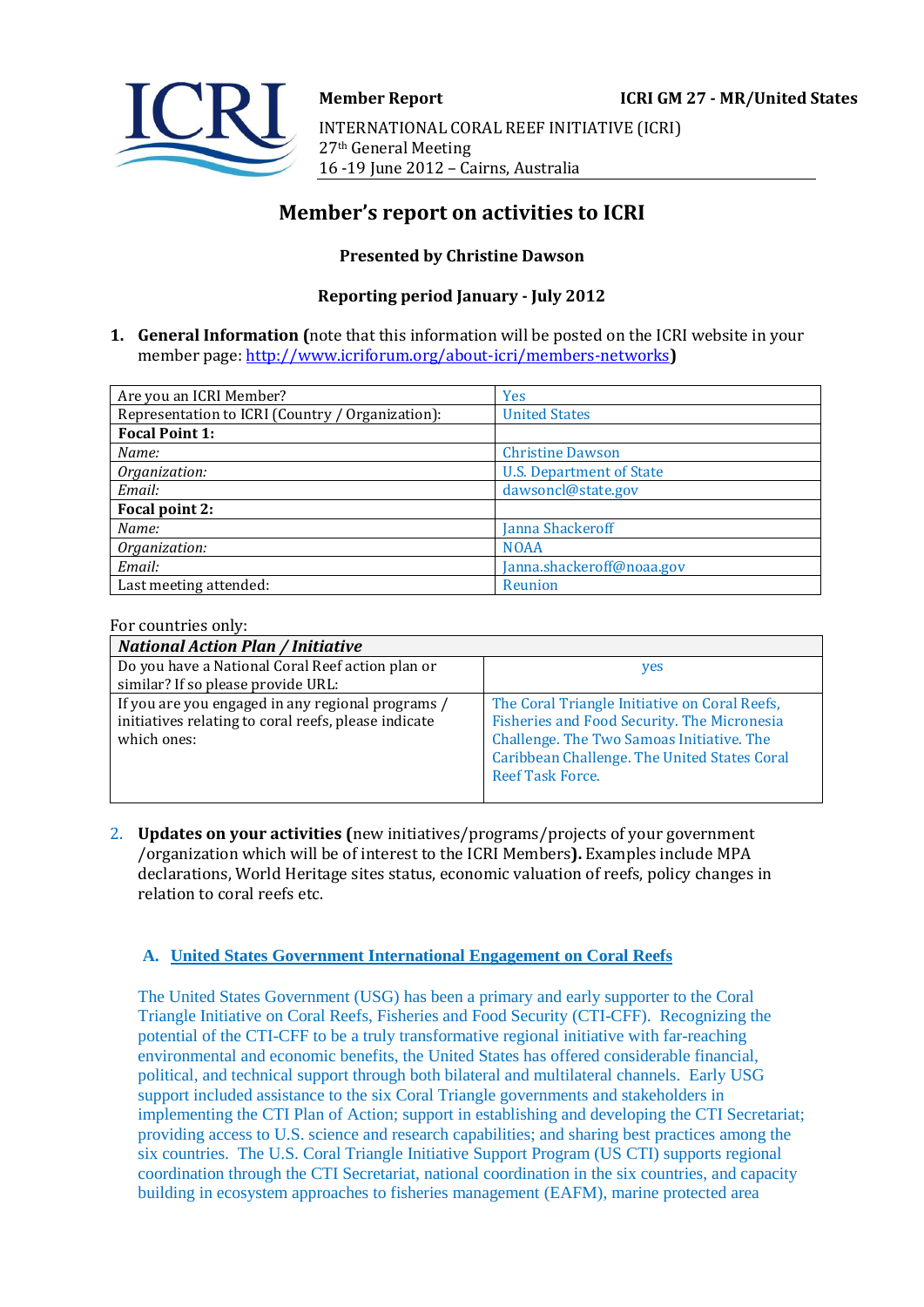management (MPA), reduction in illegal fishing, and ecosystem-based approaches to climate change adaptation for strengthened resilience (CCA). (For more information, please go to [www.uscti.org](http://www.uscti.org/) and [www.coralreef.noaa.gov/coraltriangle\)](http://www.coralreef.noaa.gov/coraltriangle)

Through peer-to-peer learning, technical innovation, capacity building, and significant partnership harmonized from local to national and regional scales across the Coral Triangle, the CTI-CFF and US CTI have achieved significant results to date. A few notable examples of achievements include:

- Supporting the development of a Region-wide Early Action Plan (REAP) on climate change adaptation, which is paired with the Local Early Action Plan (LEAP) toolkit for climate change adaptation.
- Developing guidelines for local, national, and regional fisheries managers to incorporate  $\bullet$ considerations of climate change and ocean acidification into EAFM.
- Supporting the establishment of Coral Triangle System of MPAs, and a management  $\bullet$ effectiveness system surrounding it.
- Assisting the development of an EAFM regional policy framework, and enhancing the  $\bullet$ capacity to implement EAFM at local, sub-national, and regional levels (e.g., through "EAFM 101" workshops).
- Development and maintenance of a geospatial decision-making tool for spatial  $\bullet$ management, the Coral Triangle Atlas.
- Establishing the first ocean acidification baseline and building science-for-decision- $\bullet$ making capacity in the region.

In Indonesia, the USG has a large Marine Resource Program under which various contracts, agreements and grants are being implemented to support capacity building for sound management of Indonesia"s extraordinary marine resources by the Government of Indonesia, the private sector and communities. Many of these activities also support the Government of Indonesia"s commitments to the Coral Triangle Initiative. Activities support capacity building within the Ministry of Fisheries and Marine Affairs, ecosystem-based fisheries management, sustainable fisheries management, marine protected areas management, reduction of illegal fishing, improved legal capacity, and improved port state measures.

In the Pacific, the USG is supporting a new Climate Change Adaptation in the Pacific (CCAP) Program. Responding to challenges posed by climate change to the development and survival of Pacific Islands, the United States Government has made the Pacific a strategic focus by expanding bilateral and multilateral climate change related assistance to the region. The climate change program will support Pacific Island nations to reduce long-term impacts associated with climate change and achieve sustainable climate-resilient development, both of which will strengthen U.S. Government objectives by mitigating the negative impacts of climate change. The CCAP will be a 5-year program with project headquarters located in Suva, Fiji. Activities include support to national adaptation priority projects; mangrove forest rehabilitation in Papua New Guinea, the Solomon Islands and Vanuatu; and support to SPREP and SPC climate programs. The USG continues to support the Micronesia Challenge (MC) and building local capacity in achieving MC goals; recently, MC jurisdictions and partners have developed a cadre of local trainers ("champions") with expertise in MPA management planning, climate change adaptation outreach, and high island and remote atoll MPA enforcement.

Across the wider-Caribbean, the USG is working to build the capacity of MPA managers by supporting a regional learning network, convening peer-to-peer exchanges on technical topics like sustainable financing, MPA enforcement, and providing specific technical assistance on socioeconomic monitoring. In Central America, the USG is supporting regional efforts to conserve marine biodiversity by enhancing coordination and collaboration within the Central American Integration System (SICA), CCAD and OSPECA, municipalities, NGOs, and local communities. The Management of Aquatic Resources and Economic Alternatives (MAREA) Program is developing strategic interventions in places of critical importance for biodiversity, identified in article 18 of the Central American Biodiversity Agreement as "trans-boundary marine coastal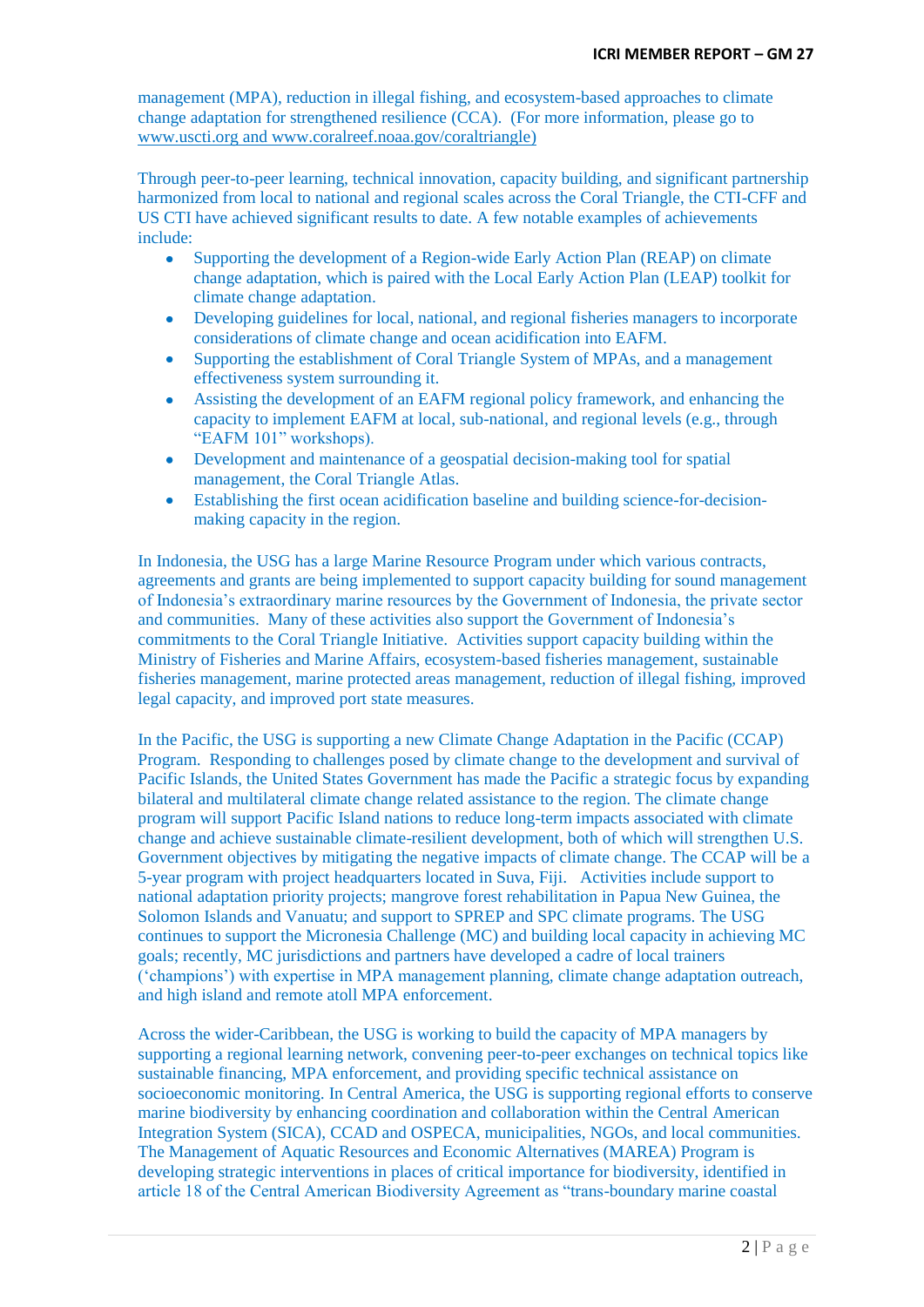areas in Belize, Honduras, Guatemala, El Salvador, Nicaragua, Costa Rica and Panamá." The two specific objectives of this program are to promote effective monitoring and enforcement of coastal and marine resource policies and legislation; and to foster rights-based and market-based mechanisms as well as management incentives for the conservation and sustainable use of coastal and marine resources and ecosystems, with an emphasis on ecosystem-based approaches to management. Focus species include groupers, spiny lobsters, Queen conch, sharks and sea turtles.

In Honduras, the USG is supporting the Spiny Lobster Initiative to reform the spiny lobster fishery and address environment and labor issues. Social change methodologies are being applied to catalyze change from within the fishery by engaging stakeholders along the value chain, from the fishers, boat owners, processors, exporters, importers, government managers, and major U.S. importers and buyers. Ecosystem-based fisheries management is being adopted along with networks of marine ecological reserves.

In Mozambique, the USG is supporting efforts through the Global FISH Alliance to reform the small-scale fisheries and conserve coral reef biodiversity around Pemba Bay. Activities are supporting capacity building for co-management of the fisheries and the establishment of fishery reserves.

In the Western Indian Ocean, the USG is building the capacity of marine protected areas to incorporate climate change adaptation measures into their management plans.

### **B. United States Government Domestic Partnerships on Coral Reefs**

The U.S. Coral Reef Task Force, established in 1998 in response to the ICRI Call to Action and comprised of 12 U.S. government agencies, two states, five territories, and three Freely Associated States, has succeeded in bringing together government entities with diverse and potentially conflicting mandates and leveraging available expertise to identify common national goals and to foster work at the regional and state / territory level that addresses both local and national coral reef conservation priorities. This approach allows task force members to tailor their goals and activities to address local issues and support on-the-ground action. The following examples highlight specific activities in 2010 and 2011.

#### *National Ocean Policy Engagement*

In light of the new National Ocean Policy and the launch of the National Ocean Council (see Executive Order of July 19, 2010 on Stewardship of the Ocean, Our Coasts, and the Great Lakes and the Final Recommendations of the Interagency Ocean Policy Task Force), the U.S. Coral Reef Task Force has focused its activities on effectively engaging with the National Ocean Council to ensure that coral reef ecosystem conservation is an integral part of the National Ocean Policy. Given its twelveyear history of intergovernmental engagement, the U.S. Coral Reef Task Force can provide leadership to the National Ocean Policy for efforts to protect and restore coral reef ecosystems. The U.S. Coral Reef Task Force has identified three National Ocean Policy priority objectives that align with its current priorities and efforts:

- Resiliency and Adaptation to Climate Change and Acidification (priority objective 5);
- Regional Ecosystem Protection and Restoration (priority objective 6); and
- Water Quality and Sustainable Practices on Land (priority objective 7).

The U.S. Coral Reef Task Force identified specific activities that can be undertaken in relation to these three priority objectives, which are proposed for inclusion in the National Ocean Council Implementation Strategy currently under development.

### *U.S. Coral Reef Task Force Watershed Partnership Initiative*

Recognizing that the threat of land-based sources of pollution on coral reef ecosystems crosses multiple jurisdictional boundaries and authority and responsibility to address it falls to a multitude of governmental and jurisdictional levels, the U.S. Coral Reef Task Force initiated a Watershed Partnership Initiative in 2009. The intent of this partnership is to coordinate agency resources and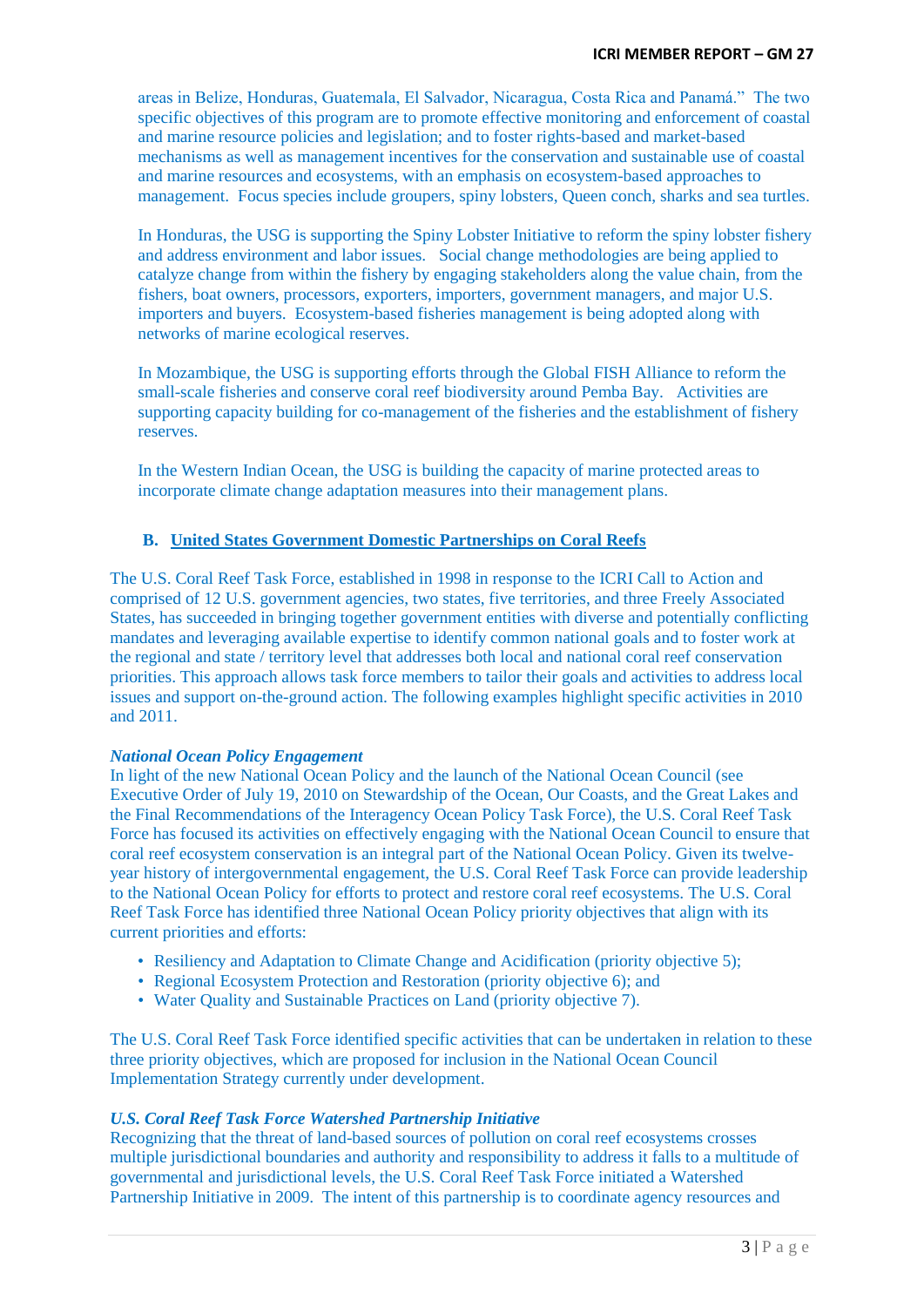expertise to implement geographically specific and integrated activities, while also promoting consistent and strengthened application and enforcement of laws and authorities intended to address land-based sources of pollution.

The U.S. Coral Reef Task Force Watershed Partnership Initiative includes two distinct components: (1) individual federal and state/territory agency contributions through direct application of resources, technical assistance, and/or program expertise and (2) a competitive funding opportunity that awards federal funds to local organizations and individuals to implement small to mid-scale projects. This fund is administered through the National Fish and Wildlife Foundation. The U.S. Coral Reef Task Force is implementing this partnership approach in two watersheds, Guanica Bay/Rio Loco in Puerto Rico (2009) and Ka"anapali in West Maui, Hawaii (2010), with a third watershed in American Samoa to be added in 2012.

#### **Guánica Bay Puerto Rico**

Since 2009, USDA"s Natural Resources Conservation Service (NRCS) has contributed Environmental Quality Incentive Program funds for 31 farmers to implement core and supporting conservation measures throughout the lower, mid and upper watershed areas. NOAA Coral Reef Conservation Program is funding work to assess habitat restoration feasibility options, providing capacity and community coordination support, and conducting in-water sediment monitoring. The USFWS is working to support the transition of sun grown coffee plantations to shade grown coffee plantations. Between 2010 and 2011 the USFWS has contributed through the Partners for Fish and Wildlife Program and the Coastal Program to produce 30,000 native trees of which 11,400 have been planted to convert 316 acres of sun coffee production into shade coffee production in 16 private lands. In 2011, 22 new landowners joined the program. The U.S. Environmental Protection Agency (USEPA) has conducted water quality monitoring in the bay and is working with other federal agencies and the local community to develop a decision support tool for determining management and restoration strategies. Agencies involved that are directly contributing resources, expertise and other technical assistance include NRCS, NOAA, USFWS and the USEPA.

#### **Ka'aanapali, Maui Hawaii**

In the Ka"aanapali watershed, NOAA is developing a watershed management plan that incorporates coral reef protection measures for the two priority watersheds within Ka"aanapali (Honokowai and Wahikuli). Additionally, in the true spirit of a ridge to reef approach to coral reef ecosystem management, NOAA is supporting fisheries research in the Kahekili Herbivore Enhancement Area (see the Fishing Impacts and Marine Protected Areas section for more details on this project). USEPA is conducting a range of water quality monitoring studies, most significantly a wastewater plume tracer study to determine time of travel between injection well and ocean seeps, which includes measurement of groundwater flux and nutrient flux. USDA is working to engage local landowners in volunteer land conservation programs. The U.S. Geological Survey has conducted submarine groundwater discharge efforts and studies of coastal circulation along west Maui, including assessing the location, quantity and chemistry of fresh water discharges in the area. This body of work will contribute to a holistic and adaptive management approach to understanding and restoring Ka"aanapali and the surrounding watersheds.

#### *Next and Future Steps*

The U.S. Coral Reef Task Force will continue to promote national programmatic partnerships effectively directed towards on-the-ground conservation actions and solutions and will build on this strong foundation to develop and advance new and innovative opportunities for collaboration among Federal agencies and coral reef jurisdictions. The U.S. Coral Reef Task Force will work to better utilize individual member authorities, programs, and expertise at the national and local level to respond more effectively to those threats that the U.S. Coral Reef Task Force has the capacity to address.

### **C. C. Status Review of 82 Species of Coral under the U.S. Endangered Species Act**

On October 20, 2009, the U.S. government (USG) received a petition from the Center for Biological Diversity to list 83 species of coral in the Caribbean and Indo-Pacific as threatened or endangered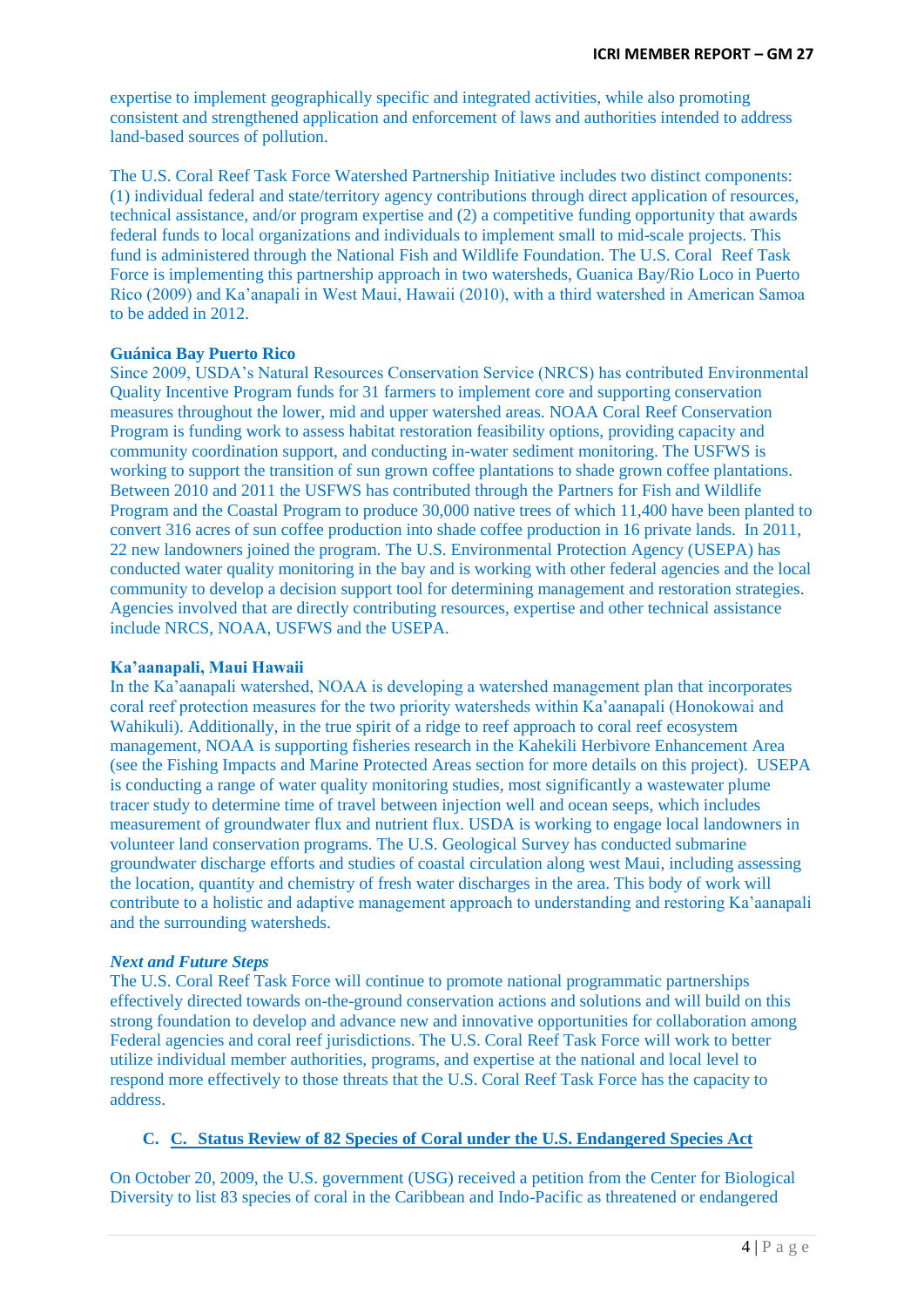under the U.S. Endangered Species Act (ESA) and to designate critical habitat at the time of listing. The petition asserted the populations of all 83 species have been reduced by at least 30 percent over a 30-year period, and noted that some species are listed as either vulnerable (76) or critically endangered (1) by the World Conservation Union.

On February 10, 2010, the National Oceanic and Atmospheric Administration (NOAA), as the lead agency tasked with overseeing the USG response to the petition, published a determination that the petition presented substantial scientific or commercial information indicating that listing may be warranted for 82 of the 83 petitioned species. A Biological Review Team (BRT), composed of Federal scientists, was established to examine the status of the 82 coral species in question and evaluate, based on the best available scientific information, the extinction risk for each species. The BRT was not charged with making recommendations regarding whether one or more species should be listed under the ESA. In September 2011, NOAA finalized the Status Review Report after it was peer-reviewed by the Center for Independent Experts. Separately, NOAA drafted a Management Report to evaluate management activities affecting coral species across their range, including existing regulatory mechanisms and conservation efforts. Together, these two reports constitute the best available scientific and commercial information that NOAA has compiled to date on the 82 species of coral under review.

This status review is a major undertaking because of the large number and geographically dispersed nature of the coral species involved. Therefore, on April 17, 2012, NOAA announced an extension of the previously-approved deadline for determining whether the petitioned action is or is not warranted. The new deadline of December 1, 2012, will allow additional opportunity for the public to provide NOAA with information that may further inform that determination. NOAA will accept information up to July 31, 2012; during this period NOAA will hold two public listening sessions and two public scientific workshops, which will explain the evaluation process and provide the public and experts a forum to provide information. Further, NOAA is hosting an information session during the International Coral Reef Symposium to engage the international coral reef community. After reviewing all the relevant information received, should NOAA determine that any of the 82 species warrant listing as threatened or endangered, NOAA will issue a proposed rule on or before December 1, 2012, and open a public comment period. A species may be listed under the ESA if it is threatened or endangered due to any one of the following five listing factors: (1) present or threatened destruction, modification, or curtailment of its habitat or range; (2) overutilization for commercial, recreational, scientific, or educational purposes; (3) disease or predation; (4) Inadequacy of existing regulations; and (5) other natural or man-made factors affecting its continued existence. NOAA will finalize any rule within one year of publishing a proposed rule, if warranted, after considering all relevant information received. If any corals are listed, NOAA may consider developing rules for any threatened species, may consider designating critical habitat, and may prepare recovery plans.

### **3. Contribution to the ICRI GM**

*Your responses to the following questions will assist the Secretariat in assessing contributions towards the major themes of the current ICRI action plan and objectives of the general meeting.*

#### **a. Management effectiveness**

Are you engaged in an assessment of management effectiveness in your marine areas? If so, the ICRI Secretariat invites members to provide a 5-minute presentation on a case study relative to assessing the management effectiveness of an MPA during the management effectiveness workshop that will be held on the Tuesday (17 July). The 5 minute presentation will provide an overview of:

- What kind of assessment was undertaken
- How the results of this assessment are being used.

The presentation can be illustrated with a PowerPoint presentation or not; if a PowerPoint is used than it should not exceed 5 slides.

Please indicate whether you would like to provide a presentation as described above: